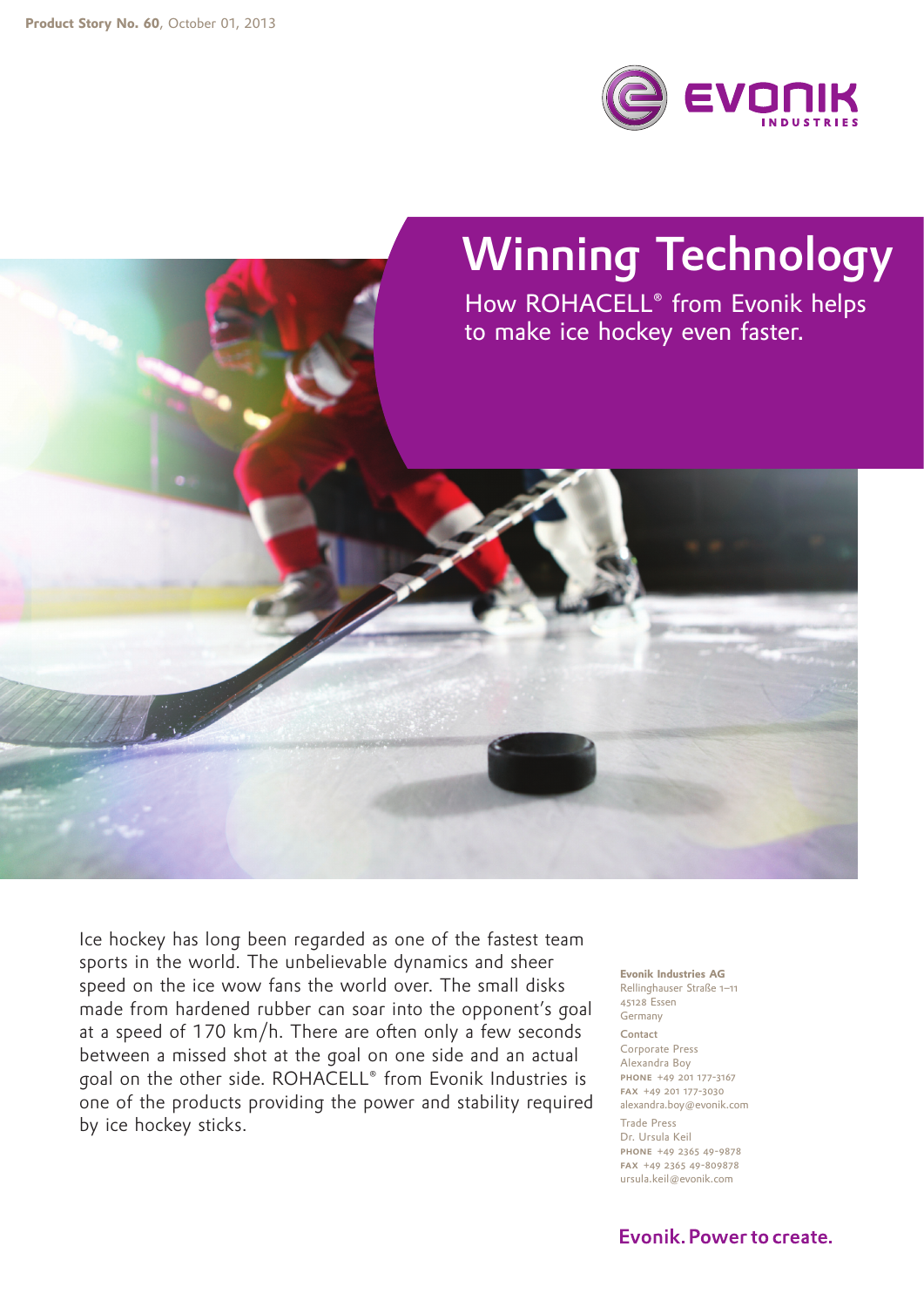

Shortly before the end of the decisive game, two lightning-swift goals, shot within 17 seconds of each other, brought a sudden and stunning reversal of fortune: The Chicago Blackhawks turned the tables spectacularly on their opponents, the Boston Bruins, in this year's Stanley Cup Final in the North American National Hockey League—the NHL. The end was so dramatic and the action on the ice so intense that most of the spectators could not stay seated. Since the turn of the millennium, new materials such as carbon fiber and lightweight innovative cores have been used, resulting in a modern ice hockey game that is even quicker than it was when traditional wooden ice hockey sticks were the only option. Today's ice hockey sticks are considerably lighter, with properties that previously seemed impossible. The new generation of ice hockey



Even Bauer's goalkeeper sticks have ROHACELL® in them. Puck control is especially important for goalies—if they lose the puck it often leads to a goal for the opponents.

sticks can flex much more on impact, which saves a considerable amount of energy when the blade comes into contact with the puck. The stick essentially works in a manner that is similar to a catapult and, when compared to earlier designs, more energy can be transferred to the puck in less time.

## **More control, less weight**

As the leading manufacturer of ice hockey equipment and the world's largest producer of ice hockey sticks, Bauer Hockey is at the forefront of these developments – with the best players wor-